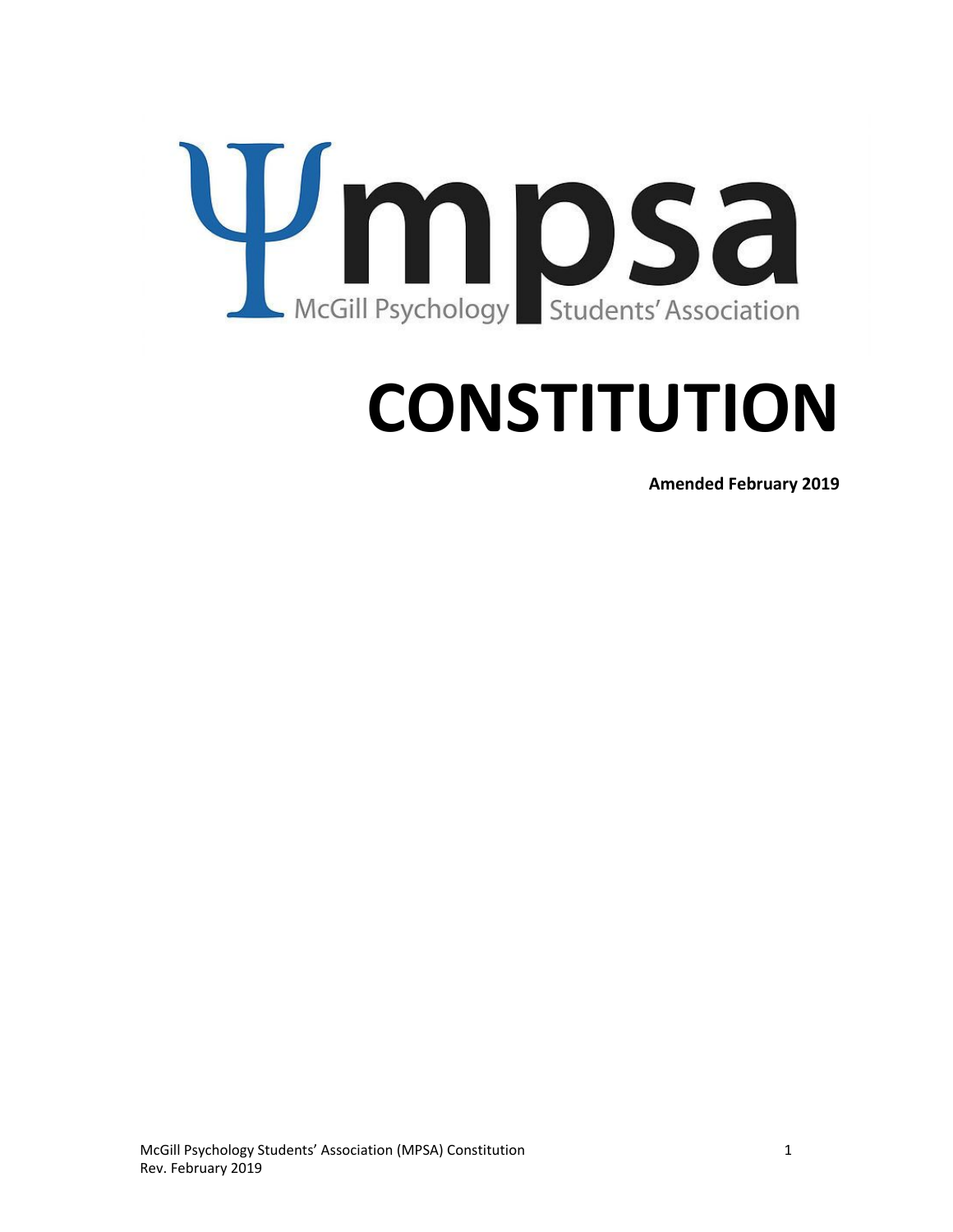#### <span id="page-1-0"></span>**TABLE OF CONTENTS**

For greater accessibility, headings in the table of contents may be clicked to be taken to the relevant section.

| <b>TABLE OF CONTENTS</b>                                      | 2  |
|---------------------------------------------------------------|----|
| TITLE I - The Society                                         | 4  |
| Article 1 - Definitions                                       | 4  |
| Article 2 – Membership and Fees                               | 4  |
| Article 3 – Purpose                                           | 4  |
| Article 4 – Rights, Privileges, and Obligations of Members    | 4  |
| Article 5 - Finances of the MPSA                              | 5  |
| Article 6 - Dissolution of the MPSA                           | 5  |
| TITLE II - MPSA Executive Committee Members and Duties        | 5  |
| Article 7 – Membership of the Executive Committee             | 5  |
| Article 8 - Powers and Duties of the MPSA Executive Committee | 6  |
| Article 9 - Executive Committee Meetings                      | 7  |
| Article 10 - President/Co-Presidents                          | 7  |
| Article 11 - Vice-President External                          | 8  |
| Article 12 - Vice-President Academic                          | 8  |
| Article 13 - Vice-President Finance                           | 9  |
| Article 14 - Vice-President Internal                          | 9  |
| Article 15 - Vice-President Communications                    | 10 |
| Article 16 - Vice-President Science                           | 10 |
| Article 17 - Vice-President Arts                              | 10 |
| Article 19 – NTC (Note-Taking Club) Coordinator(s)            | 11 |
| Article 20 - Journal Coordinator                              | 11 |
| Article 21 – Meetings of the General Assembly                 | 11 |
| Article 22 - Terms of Office                                  | 12 |
| Article 23 - Vacancies                                        | 12 |
| Article 24 - MPSA Executive Committee Impeachment             | 12 |
| TITLE III: LANGUAGE RIGHTS AND FREEDOM OF INFORMATION         | 13 |
| Article 25 – Languages of the Society                         | 13 |
| Article 26 - Minutes and Documents of the MPSA                | 13 |
| <b>TITLE IV: ELECTIONS AND REFERENDA</b>                      | 13 |
| Article 27 - Eligible Voters and Candidates                   | 13 |
| Article 28 - Election Procedures                              | 13 |
| Article 29 - Initiation of a Referendum                       | 14 |
|                                                               |    |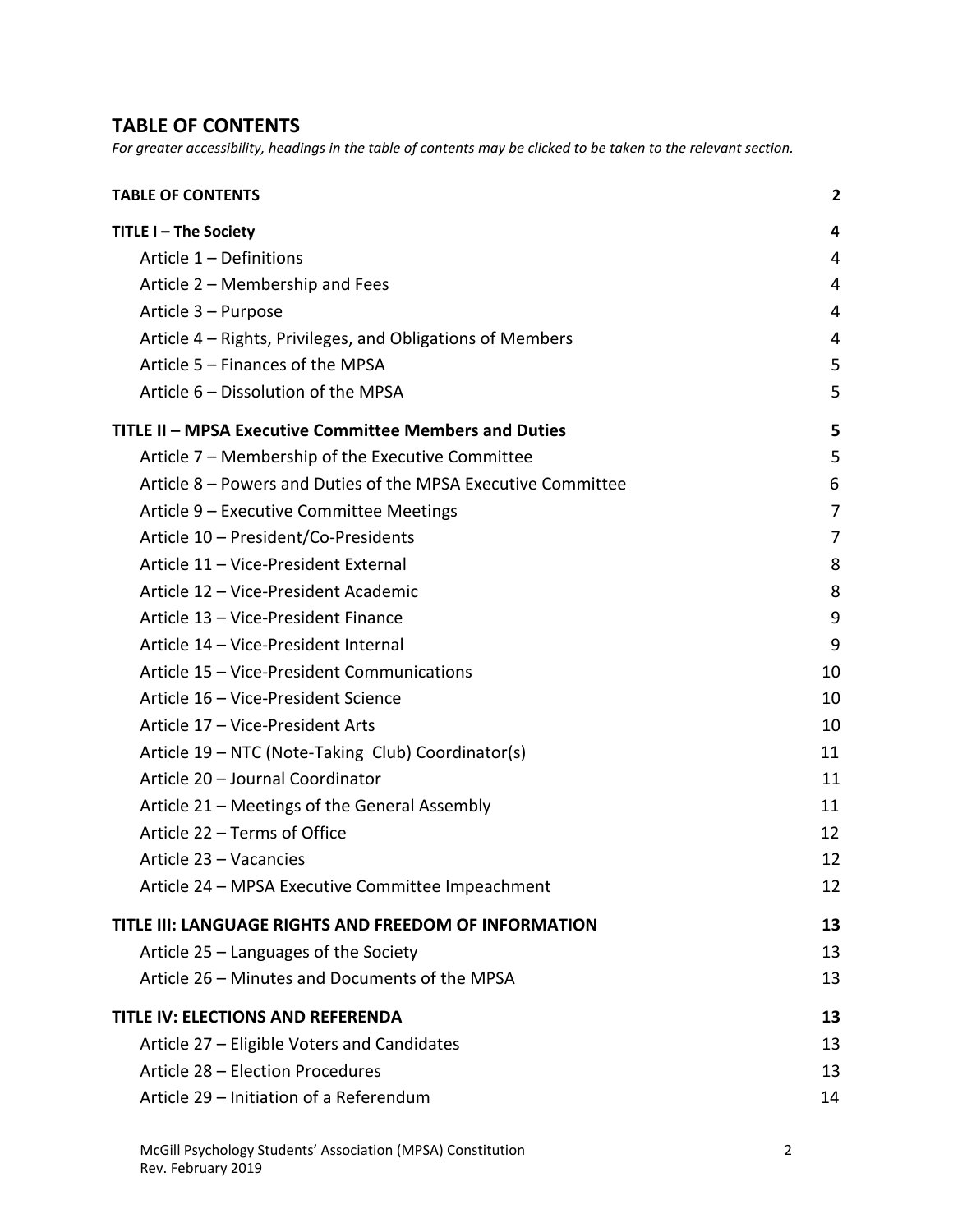| Article 30 - Referendum Procedures  | 14 |
|-------------------------------------|----|
| Article 31 – Effect of a Referendum | 15 |
| TITLE V: THE CONSTITUTION           | 15 |
| Article 32 – Superseding Clause     | 15 |
| Article 33 – Coming Into Force      | 15 |
| Article 34 - Amendments             | 15 |
|                                     |    |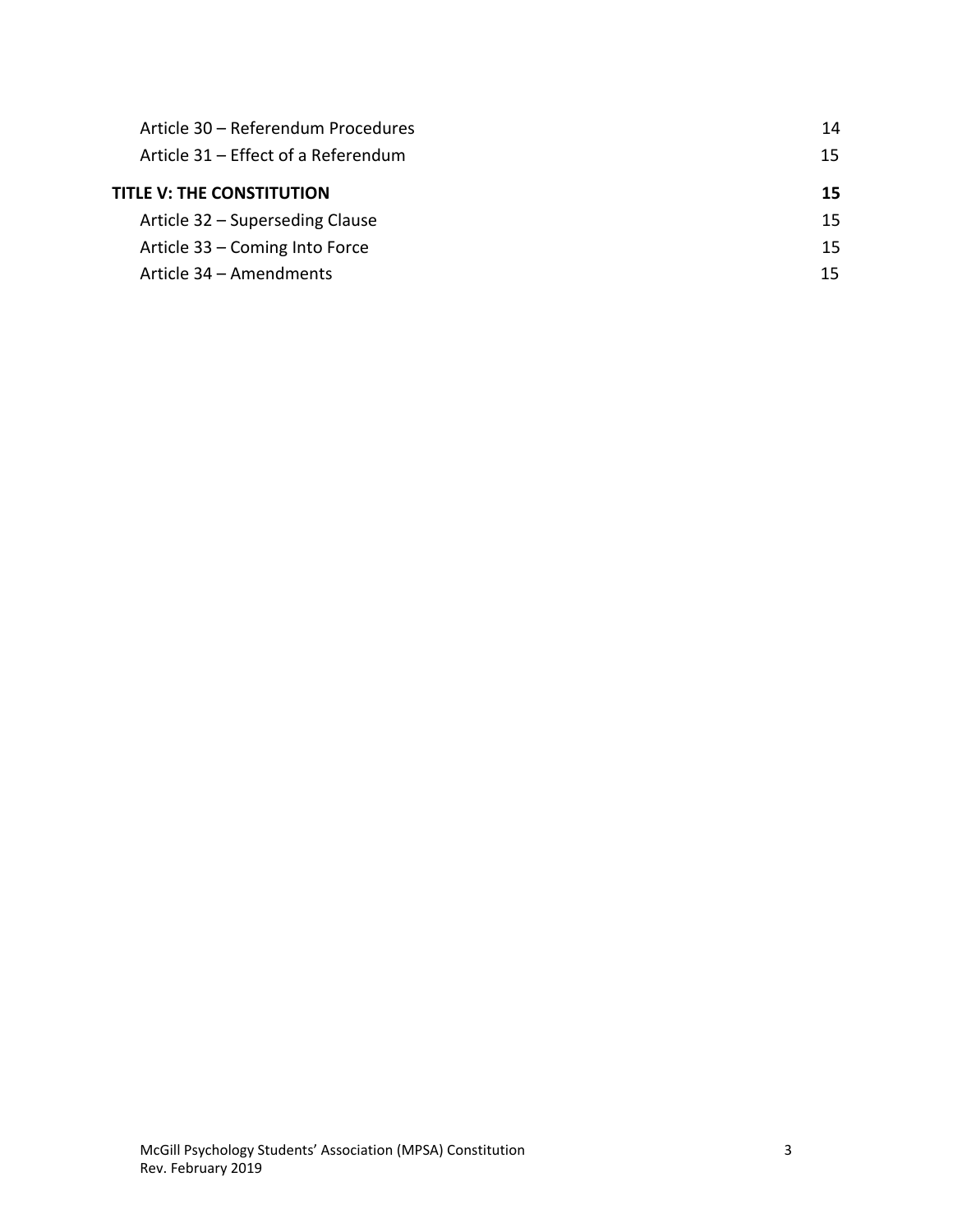# <span id="page-3-0"></span>**TITLE I – The Society**

# <span id="page-3-1"></span>**Article 1 – Definitions**

- 1.1. The official name of the Society shall be the McGill Psychology Students' Association, officially abbreviated and herein referred to as the MPSA.
- 1.2. "AUS" shall mean the Arts Undergraduate Society (AUS) of McGill University or l'Association Étudiante de la Faculté des Arts de l'Université McGill (AEFA).
- 1.3. "Journal" shall mean the Psi Journal as wholly published by the MPSA.
- 1.4. "Members" shall mean a Regular Member of the MPSA within the meaning of Article 2.
- 1.5. "Psychology Department" and "Department" shall mean the Department of Psychology of McGill University.
- 1.6. "SUS" shall mean the Science Undergraduate Society (SUS) of McGill University or l'Association Étudiante de la Faculté des Sciences de premier cycle de l'Université McGill (AEFSPCUM).

# <span id="page-3-2"></span>**Article 2 – Membership and Fees**

- 2.1 Regular Members of the MPSA shall be all students currently registered at McGill University in an undergraduate program in either the Faculty of Arts or Faculty of Science, subject to Article 2.2.
- 2.2 Regular Members shall be students:
	- 2.2.1 majoring in psychology*;*
	- 2.2.2 double-majoring in psychology*;*
	- 2.2.3 in honours psychology*;*
	- 2.2.4 in joint honours psychology;
	- 2.2.5 in the minor program of psychology*;*
	- 2.2.6 in the Diploma in psychology*;*
	- 2.2.7 enrolled in any other program the Psychology Department might create in the future.
- 2.3 No membership fee shall be imposed on Regular Members.

# <span id="page-3-3"></span>**Article 3 – Purpose**

- 3.1 The purpose of the MPSA shall be to:
	- 3.1.1 represent and promote the opinions and interests of its Members on the academic, professional, and social concerns pertaining to being a part of the MPSA, SUS, AUS, and the McGill Undergraduate body;
	- 3.1.2 implement academic, cultural, educational, physical, professional, social, and other programs of interest to its members to enhance their educational and social experiences;
	- 3.1.3 engage in other such activities and undertakings as may seem appropriate to the Society.

# <span id="page-3-4"></span>**Article 4 – Rights, Privileges, and Obligations of Members**

- 4.1 The rights of the Members shall include, but not be limited to:
	- 4.1.1 the right to vote in MPSA General Elections, Referenda and General Assemblies;
	- 4.1.2 the right to attend General Assemblies and Executive Committee meetings of the MPSA;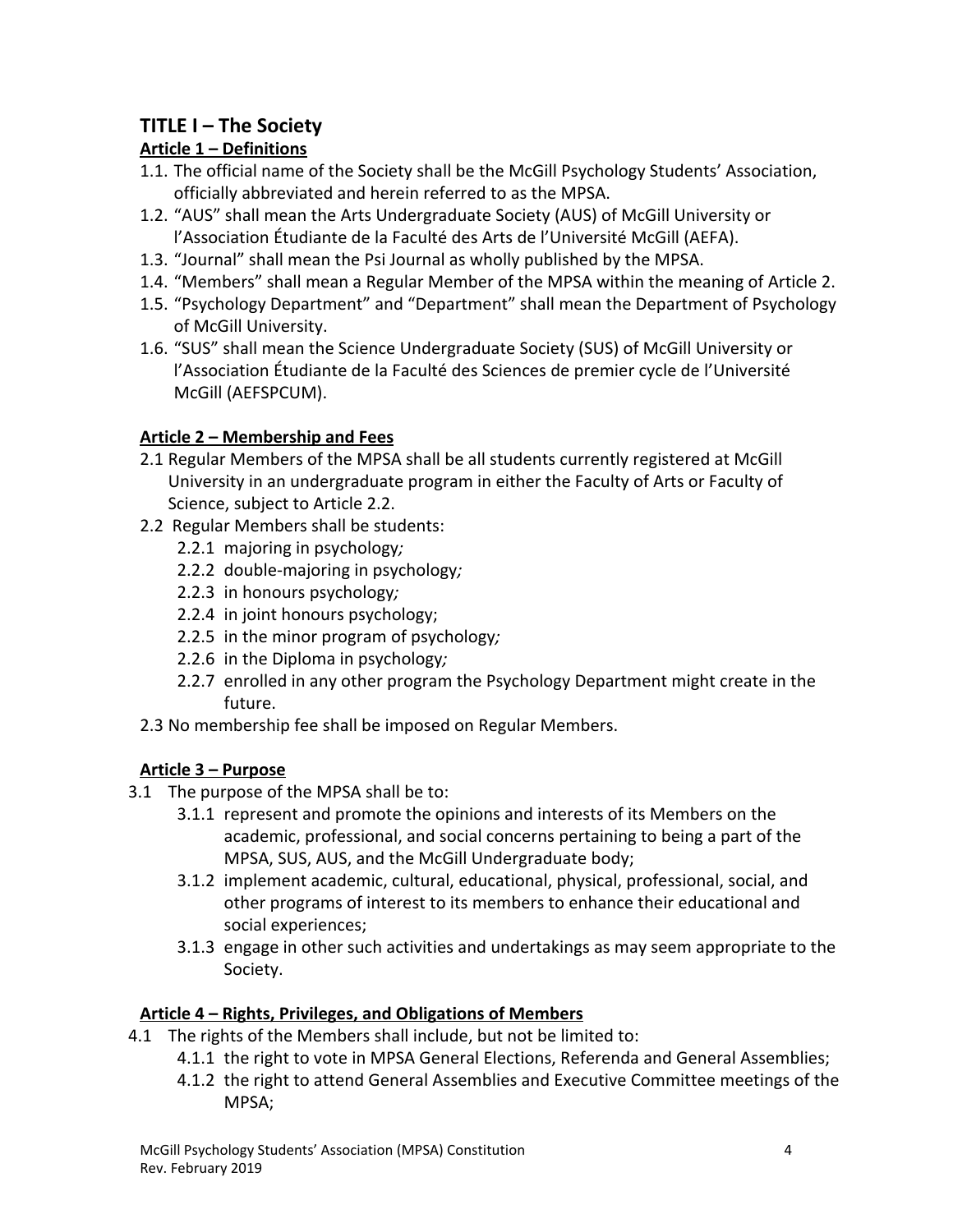- 4.1.3 the right to move or second Motions at General Assemblies;
- 4.1.4 the right to speak for or against any motion at a General Assembly;
- 4.1.5 the right to nominate candidates for MPSA elections;
- 4.1.6 the right to initiate General Assemblies.
- 4.2 The privileges of Members shall include the following:
	- 4.2.1 to hold office within the MPSA Executive Committee or Committees, subject to qualifications as specified by Title II;
	- 4.2.2 to use the MPSA facilities and services, subject to the MPSA Executive Committee policies.
- 4.3 All Members of the MPSA shall be obligated to comply with the MPSA Constitution, Bylaws and Regulations;
- 4.4 No Member is empowered to make purchases in the name of the MPSA, or to financially obligate the MPSA in any way, unless such permission has been granted to do so by the Executive Committee;
- 4.5 No Member is empowered to act as an agent of the MPSA unless permission to act has been granted by the Executive Committee.

#### <span id="page-4-0"></span>**Article 5 – Finances of the MPSA**

- 5.1 All MPSA expenditures must be authorized by both the Vice-President Finance and the President of the MPSA;
- 5.2 All expenditures authorized by the Vice-President Finance and the President of the MPSA shall be refunded from the MPSA funds held in trust by the SUS and/or AUS through the appropriate procedures;
- 5.3 The MPSA bank account shall be externally held from both the SUS and AUS per 6.3 of the AUS Financial Bylaws;
- 5.4 The MPSA shall not run a deficit. The MPSA's bank account must have a positive balance after all expenses are accounted for;
- 5.5 The MPSA's bank account must not contain less than \$9,500.00 on May 1 of each academic year.
	- 5.4.1 if the bank account does not meet the above requirements, a document stating the issue and the reasoning must be presented to the SUS and AUS Vice-President Finance;
	- 5.4.2 the document must be signed by both the incumbent Vice-President Finance and the Vice-President Finance Elect of the MPSA.

#### <span id="page-4-1"></span>**Article 6 – Dissolution of the MPSA**

- 6.1 In the event of dissolution, trusteeship, or cessation of the MPSA, all fees and assets shall be transferred to the SUS and/or AUS upon agreement by both parties;
- 6.2 Dissolution of the MPSA shall require a two thirds (2/3) majority vote of Members present at a General Assembly.

# <span id="page-4-3"></span><span id="page-4-2"></span>**TITLE II – MPSA Executive Committee Members and Duties Article 7 – Membership of the Executive Committee**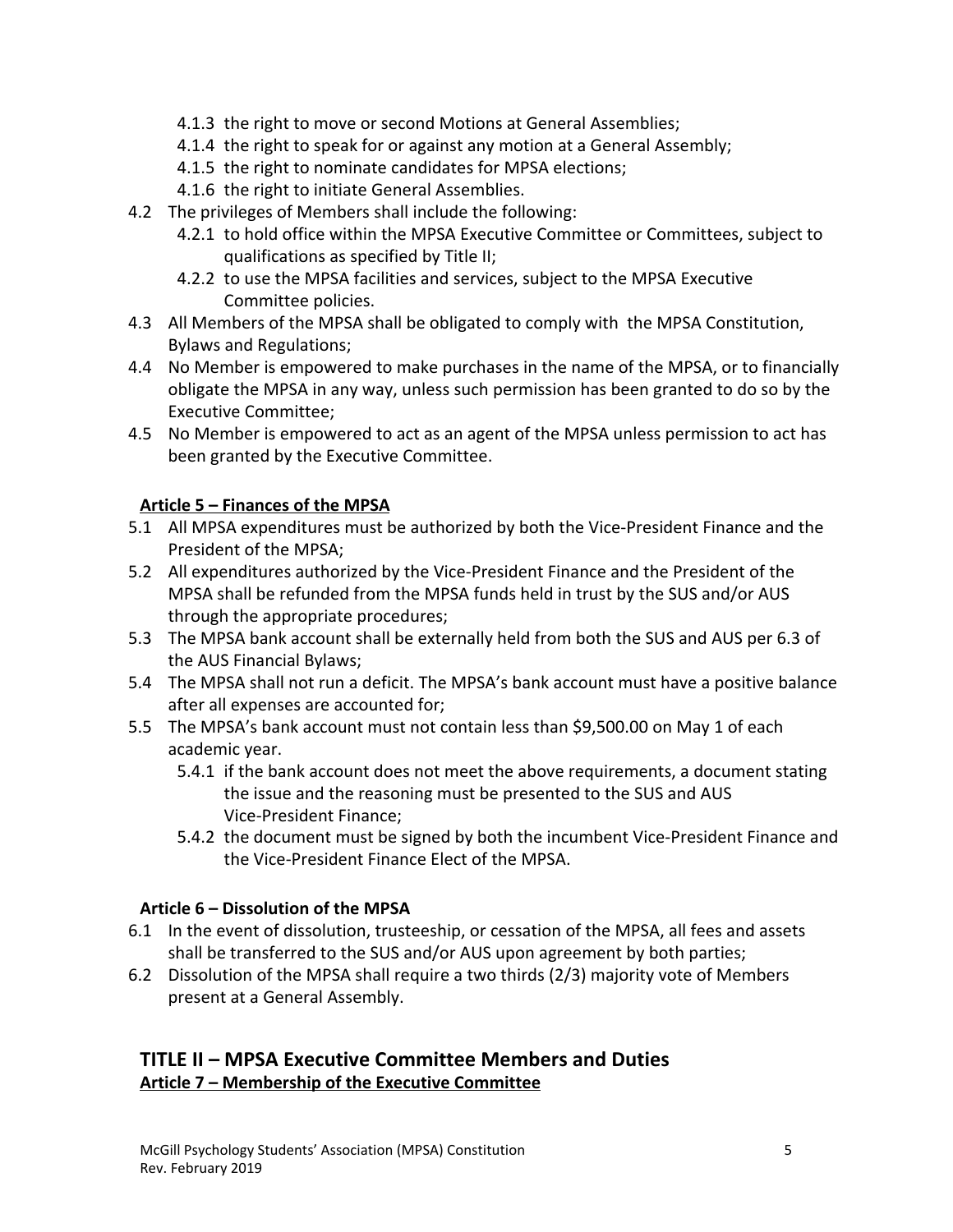- 7.1 All members of the Executive Committee must be elected by Members of the MPSA, except for the U1 Representative, the Vice-President Finance, the Note-Taking Club Coordinator(s), and the Journal Coordinator who shall be appointed by the Selection Committee;
- 7.2 The Executive Committee shall consist of the:
	- 7.1.1 President/Co-Presidents;
	- 7.1.2 Vice-President External Affairs;
	- 7.1.3 Vice-President Academic;
	- 7.1.4 Vice-President Finance;
	- 7.1.5 Vice-President Internal;
	- 7.1.6 Vice-President Communications;
	- 7.1.7 Vice-President Science;
	- 7.1.8 Vice-President Arts;
	- 7.2.1 Year Representatives (U1, U2, U3);
	- 7.2.2 NTC (Note-Taking Club) Coordinator(s);
	- 7.2.3 Journal Coordinator.
- 7.3 Members of the Executive Committee must be Members of the MPSA, and remain so for the duration of their mandate;
- 7.4 Members of the Executive Committee cannot receive any remuneration, financial or otherwise, for acting as such;
- 7.5 Candidates for positions on the Executive Committee must be resident students at McGill University throughout their whole term (i.e., not on exchange or work term).

#### <span id="page-5-0"></span>**Article 8 – Powers and Duties of the MPSA Executive Committee**

- 8.1 The MPSA Executive Committee shall:
	- 8.1.1. coordinate and administer the policies, activities, and other day-to-day affairs of the MPSA;
	- 8.1.2. uphold the Constitution of the MPSA;
	- 8.1.3. take action to inform themselves on matters to be debated at meetings of the MPSA;
	- 8.1.4. meet at least weekly during the period of its mandate during the Fall and Winter academic terms, civic and McGill University holidays excepted;
		- i. meet at least monthly during periods outside the academic term (i.e., May, June, July, August);
		- ii. All members of the MPSA Executive Committee must deliver an appropriate reason to the President/Co-Presidents if they must be absent from a meeting of the Executive Committee.
	- 8.1.5. report its activities and decisions to the SUS General Council and AUS Legislative Council;
	- 8.1.6. report regularly on its activities and decisions to the Members of the MPSA via Class Representatives, publications, newsletters/listservs, etc.;
	- 8.1.7. be present and available for office hours;
		- i. All members of the MPSA Executive Committee must hold a minimum of 1.5 office hours per week which must be scheduled regularly, and must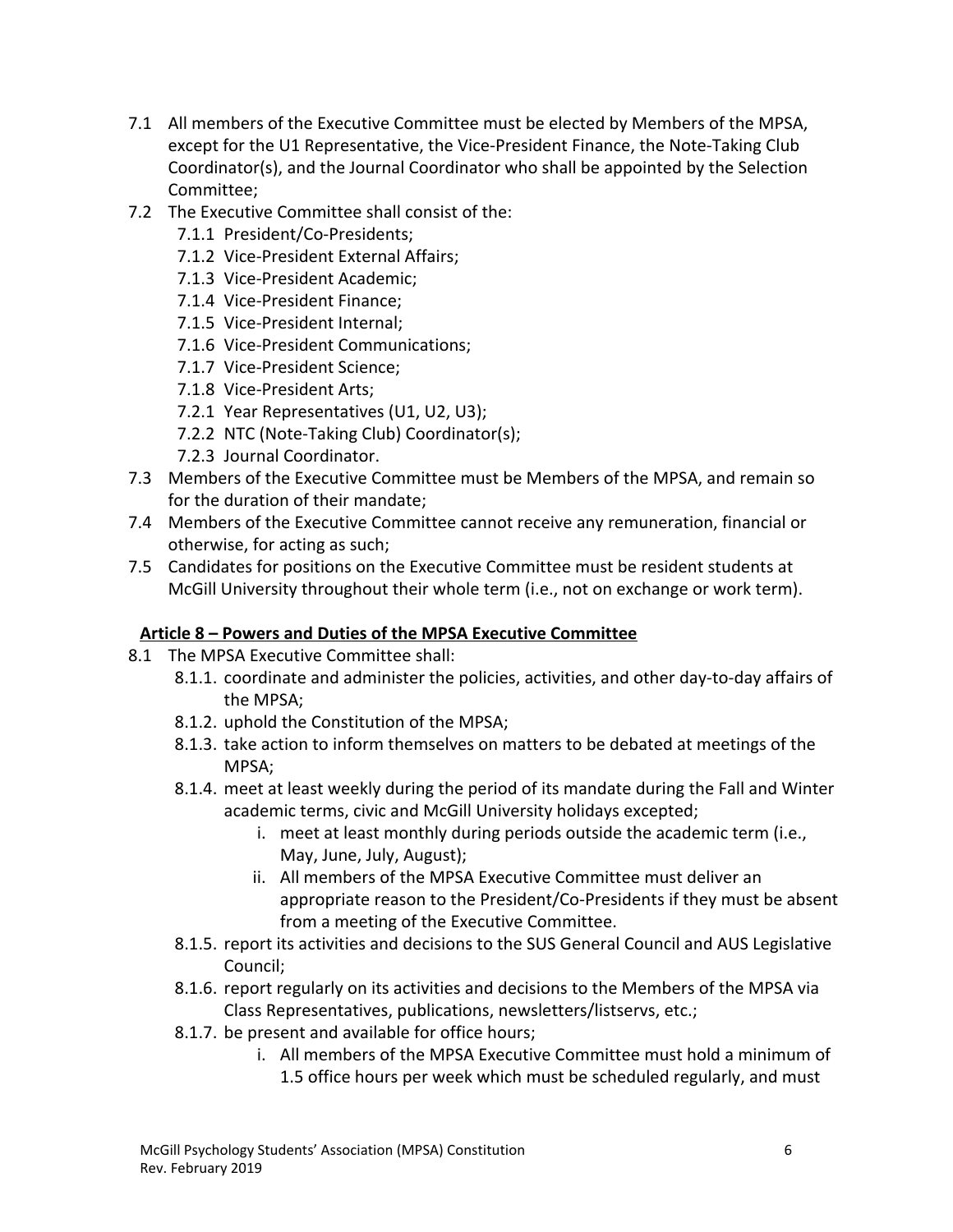not be missed without an appropriate reason delivered to the President/Co-Presidents in advance.

- 8.2 The members of the Executive Committee shall each prepare a year-end report to be submitted no later than May 1 of each academic year, and are required to meet with their successor before the end of their term to facilitate transition;
- 8.3 Any member of the Executive Committee may be required, from time to time, to fulfill any mandate outside of the official duties as prescribed by Articles 7 to 20.

# **Article 9 – Executive Committee Meetings**

- <span id="page-6-0"></span>9.1 The Executive Committee can meet in closed session to discuss certain matters of the MPSA when it deems necessary;
	- 9.1.1. A closed session must be approved by a two thirds (2/3) majority of the MPSA Executive Committee;
- 9.2 Each member of the Executive Committee shall have one vote at the MPSA Executive Meetings;
- 9.3 The President or at least one of the Co-Presidents of the MPSA must be present at all meetings of the Executive Committee;
- 9.4 The Executive Committee shall only discuss issues and make decisions related to the academic, professional, and social concerns of its members as they pertain to being a part of the MPSA, SUS, AUS, and the McGill Undergraduate body. This is to say, the MPSA Executive Committee will not make decisions or take stances on issues outside the scope of its mission statement;
- 9.5 Any Member of the MPSA may attend MPSA Executive Committee meetings, speak for or against any of the motions tabled therein, and ask questions;
- 9.6 Quorum for a meeting of the MPSA Executive Committee shall be fifty percent (50%) of its members.

# **Article 10 – President/Co-Presidents**

- <span id="page-6-1"></span>10.1 The President/Co-Presidents shall:
	- 10.1.1.be responsible for the general management and supervision of the affairs of the MPSA;
	- 10.1.2.ensure that the MPSA Executives and Class Representatives perform their duties as outlined in the Constitution or as mandated by the MPSA Executive Committee;
	- 10.1.3.delegate tasks to the Executives and/or Representatives.
	- 10.1.4.be the official MPSA spokesperson;
	- 10.1.5.represent the Psychology Student body at the Psychology Departmental Meetings, as well as Science Faculty Meetings, Arts Faculty Meetings, and Student-Staff Meetings;
	- 10.1.6.represent the MPSA Executive Committee at SUS and AUS Presidents' Meetings;
	- 10.1.7.define strategic goals for MPSA Executive Committee prior to the start of the Fall Semester and Winter Semester, respectively;
	- 10.1.8. chair or appoint a chair on any Selection Committee to fill an MPSA position, except for the position of President;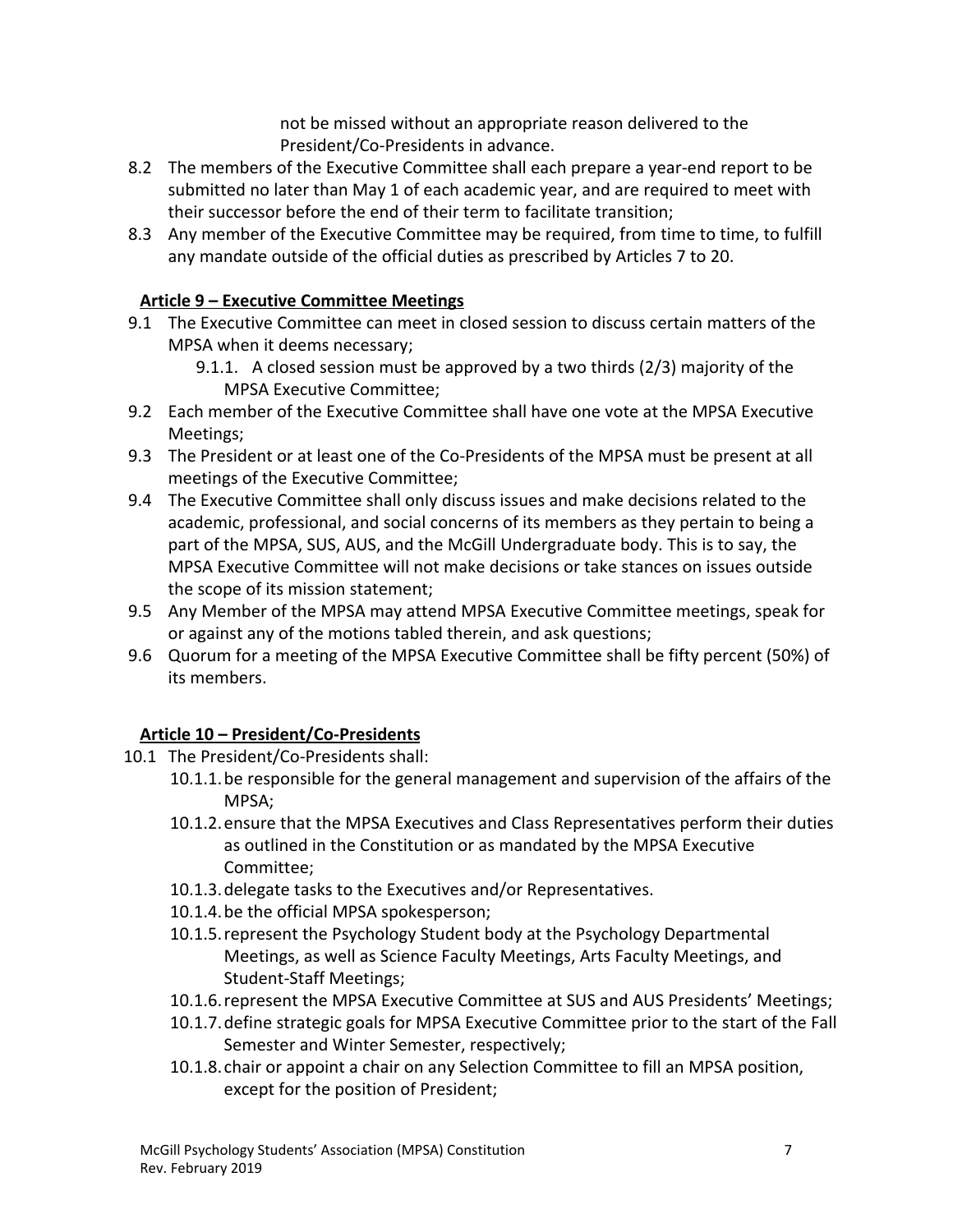- 10.1.9.in conjunction with the Vice-President Finance, have signing power over cheque requisitions issued from MPSA funds;
- 10.1.10. in conjunction with the Vice-President External, represent the MPSA to outside organizations and individuals;
- 10.1.11. establish a regular schedule for, call, and chair Executive Committee meetings;
- 10.1.12. Compile an agenda for the meeting based on suggestions from the MPSA Executives, to be submitted no later than 10:00 P.M. on the evening before the meeting;
- 10.1.13. Prepare the President's End of Year Report, compile the MPSA End of Year Reports and be responsible for presenting soft and hard copies to the incoming President.

#### <span id="page-7-0"></span>**Article 11 – Vice-President External**

- 11.1 The Vice-President External shall:
	- 11.1.1.in conjunction with the President/Co-Presidents, represent the MPSA to outside organizations and individuals;
	- 11.1.2.be responsible for relations between the MPSA and all outside organizations, including government, industry, and other universities;
	- 11.1.3.relay all pertinent information from outside bodies to the MPSA;
	- 11.1.4.serve as the official spokesperson of the MPSA in the absence of the President/Co-Presidents;
	- 11.1.5.serve as acting President in the event that the President/both Co-Presidents is/are temporarily unable to fulfill their duties;
	- 11.1.6.attend all Executive Committee meetings with exception of two. Failure to do so may result in removal from office;
	- 11.1.7.develop and maintain relations with industry bodies for the purposes of student career opportunities and the MPSA sponsorship by:
		- i. organizing large and small scale networking events;
		- ii. organizing industry speaker series;
		- iii. maintaining the industry contact database in collaboration with the Vice-President Communications;
		- iv. procure monetary or in-kind sponsorships for the MPSA.
	- 11.1.8.be responsible for all room and table booking procedures for MPSA events;

# <span id="page-7-1"></span>**Article 12 – Vice-President Academic**

- 12.1 The Vice-President Academic shall:
	- 12.1.1.be responsible for all education and curricular concerns of the MPSA;
	- 12.1.2.in conjunction with the President/Co-Presidents, promote the Department of Psychology at the McGill Open House;
	- 12.1.3.familiarize themself with the academic concerns of the MPSA electorate and represent Psychology students on the following committees:
		- i. Academic Committee;
		- ii. Science Academic Round Table.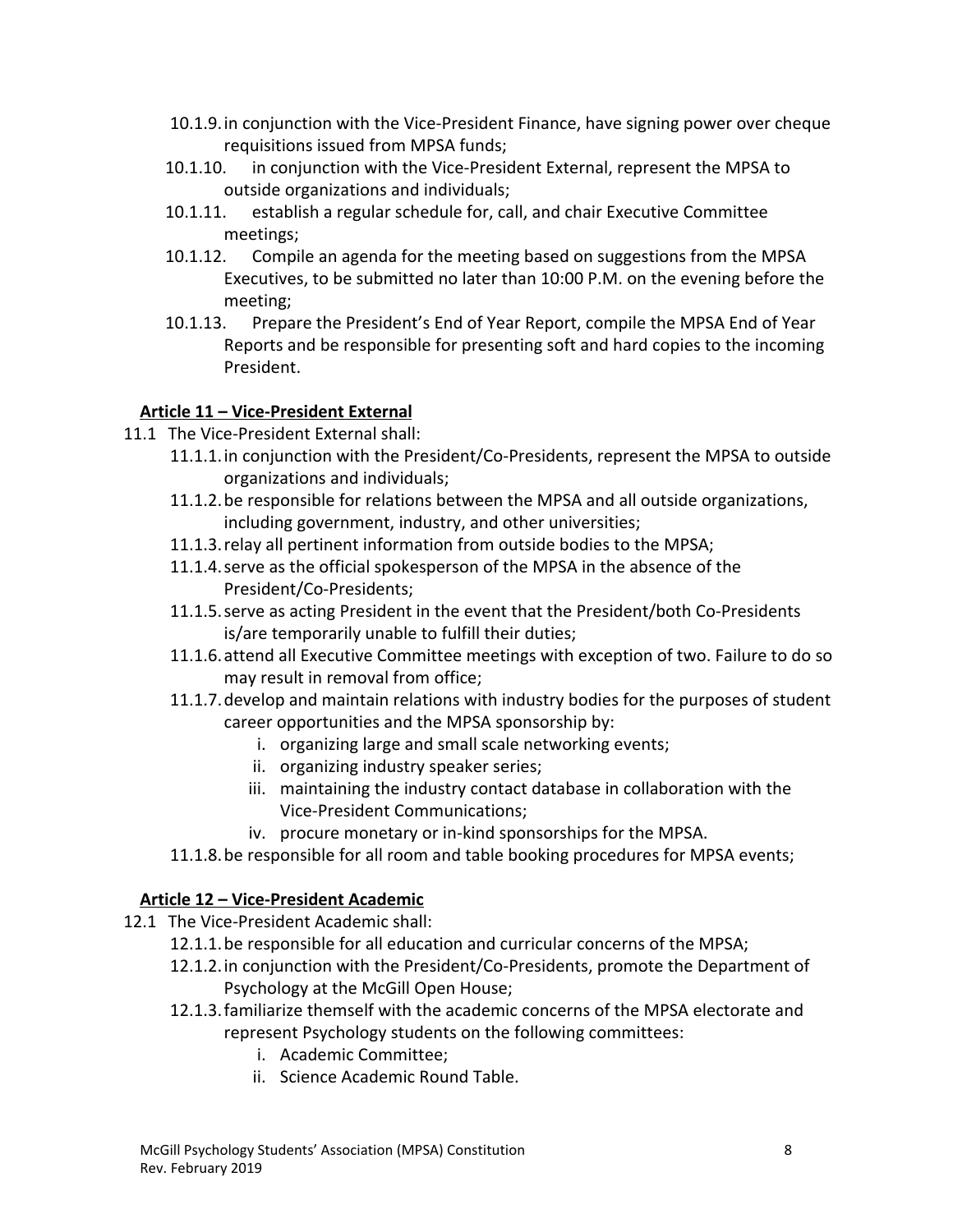- 12.1.4.in conjunction with the Psychology Department, organize orientation information session in the Fall semester;
- 12.1.5.organize, chair and prepare the report of the Program Academic Forum each semester to be presented to the faculty of the Psychology Department at the following Psychology Departmental Meeting;
- 12.1.6.attend Psychology Departmental Meetings and Student-Staff Meetings along with the President/Co-Presidents of the MPSA;
- 12.1.7.Act as a liaison between Psychology students and Departmental officials for all academic issues and concerns;
- 12.1.8.Plan at least two academically-oriented events per semester;
- 12.1.9.Organize the annual case competition.

# <span id="page-8-0"></span>**Article 13 – Vice-President Finance**

- 13.1 The Vice-President Finance shall:
	- 13.1.1. conform to the SUS Financial Bylaws (Articles 4, 5) and AUS Financial By-laws;
	- 13.1.2.in conjunction with the Executive Committee, prepare the annual budget of the MPSA no later than October 15 of each year, based on the previous year's End of Year Statement of Expenses;
	- 13.1.3.in cooperation with the Executive Committee, manage the fund and accounts of the MPSA and advise the Executive Committee on all financial matters;
	- 13.1.4.keep proper financial accounts and records of all transactions of the MPSA Executive Committee;
	- 13.1.5.be responsible for preparing a review of the Budget by February 1 of each year;
	- 13.1.6.be responsible for preparing the current year's End of Year Statement of Expenses;
	- 13.1.7.prepare a year-end financial report by no later than May 1 of each year;
	- 13.1.8.in conjunction with the President/Co-Presidents, have signing power over cheque requisitions issued from MPSA funds;
	- 13.1.9. coordinate to use the AUS cashbox where required;
	- 13.1.10. be responsible for making cash deposits, including counting and depositing funds after high revenue events;
	- 13.1.11. be responsible for ensuring that no more than \$1,000.00 of MPSA Executive Committee funds is stored overnight within the MPSA office;
	- 13.1.12. Pay monthly/semester/annual bills of the MPSA when they are due;
	- 13.1.13. Submit an annual budget to the Vice-President Finance of both the SUS and AUS.

# **Article 14 – Vice-President Internal**

- <span id="page-8-1"></span>14.1 The Vice-President Internal shall:
	- 14.1.1.be responsible for the organization of social, cultural, and other activities for the members of the MPSA;
	- 14.1.2.be responsible for the office documents and supplies;
	- 14.1.3.take down and distribute minutes of all Executive Committee meetings;
	- 14.1.4. coordinate Executive office hours and oversee that their duties are met;
	- 14.1.5.facilitate communication between Executives;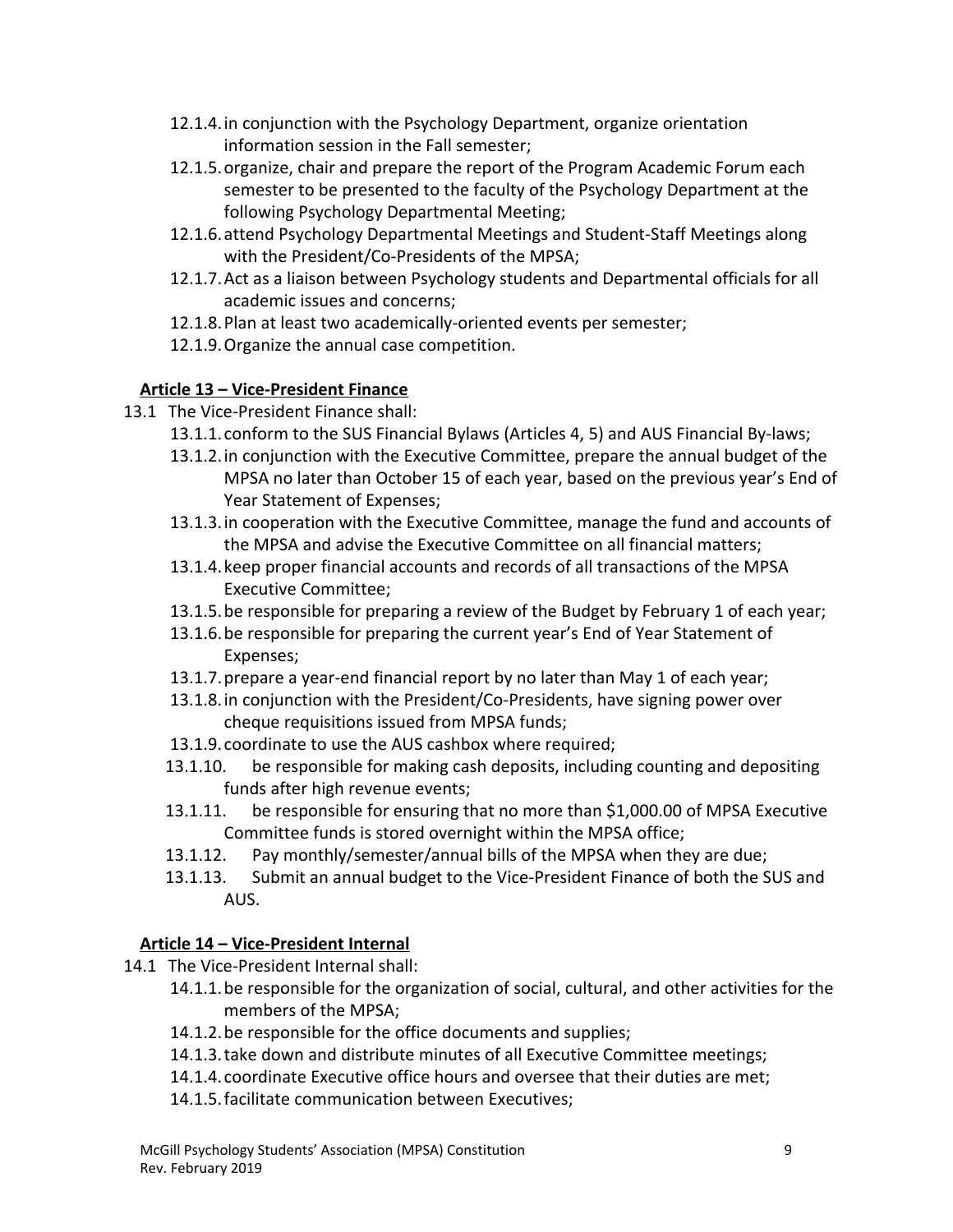- 14.1.6.assist in organizing the Executive Committee appointment process;
- 14.1.7.organize and run the MPSA tutoring program;
- 14.1.8.ensure the President fulfills their constitutional duties;
- 14.1.9. chair a Selection Committee in the case where a new President/Co-Presidents is/are to be selected.

#### <span id="page-9-0"></span>**Article 15 – Vice-President Communications**

- 15.1 The Vice-President Communications shall:
	- 15.1.1.be responsible for the promotion and advertisement of all MPSA related events and activities through means of posters, Facebook posts, and more;
	- 15.1.2.organize class announcements as per the established guidelines;
	- 15.1.3.be responsible for all internal Executive Committee communication systems;
	- 15.1.4.be responsible for developing, updating and maintaining the MPSA website and the MPSA page on Facebook;
	- 15.1.5. collect announcements from the MPSA, the SUS, the AUS, and other relevant Associations and Groups on a weekly basis and send them to all Members of MPSA in the MPSA weekly newsletter/listserv, except during civic or McGill University holidays and final examination periods;
	- 15.1.6.increase student awareness of the services offered by the MPSA, as well as their privileges as Members of the MPSA;
	- 15.1.7.ensure that all events are advertised at least three days in advance.

# <span id="page-9-1"></span>**Article 16 – Vice-President Science**

- 16.1 The Vice-President Science shall:
	- 16.1.1.attend all SUS General Council meetings and report to the MPSA Executive Committee on upcoming events, general information, or issues;
	- 16.1.2.represent all MPSA Members under the Faculty of Science;
	- 16.1.3.plan one event targeted to MPSA Members in the Faculty of Science per semester.

# <span id="page-9-2"></span>**Article 17 – Vice-President Arts**

- 17.1 The Vice-President Arts shall:
	- 17.1.1.attend all AUS Legislative Council meetings and report to the MPSA Executive Committee on upcoming events, general information, or issues;
	- 17.1.2.represent all MPSA Members under the Faculty of Arts;
	- 17.1.3.plan one event targeted to MPSA Members in the Faculty of Arts per semester.

# **Article 18 – Year Representatives**

- 18.1 There will be one (1) Year Representative for each of the three (3) years: U1 through U3.
- 18.2 Each Year Representative shall:
	- 18.2.1. attend MPSA Executive Committee Meetings;
	- 18.2.2. inform their constituents on matters of the SUS General Council, AUS Legislative Council, and the MPSA Executive Committee;
	- 18.2.3. represent the interests and concerns of their constituency at the MPSA Executive Committee;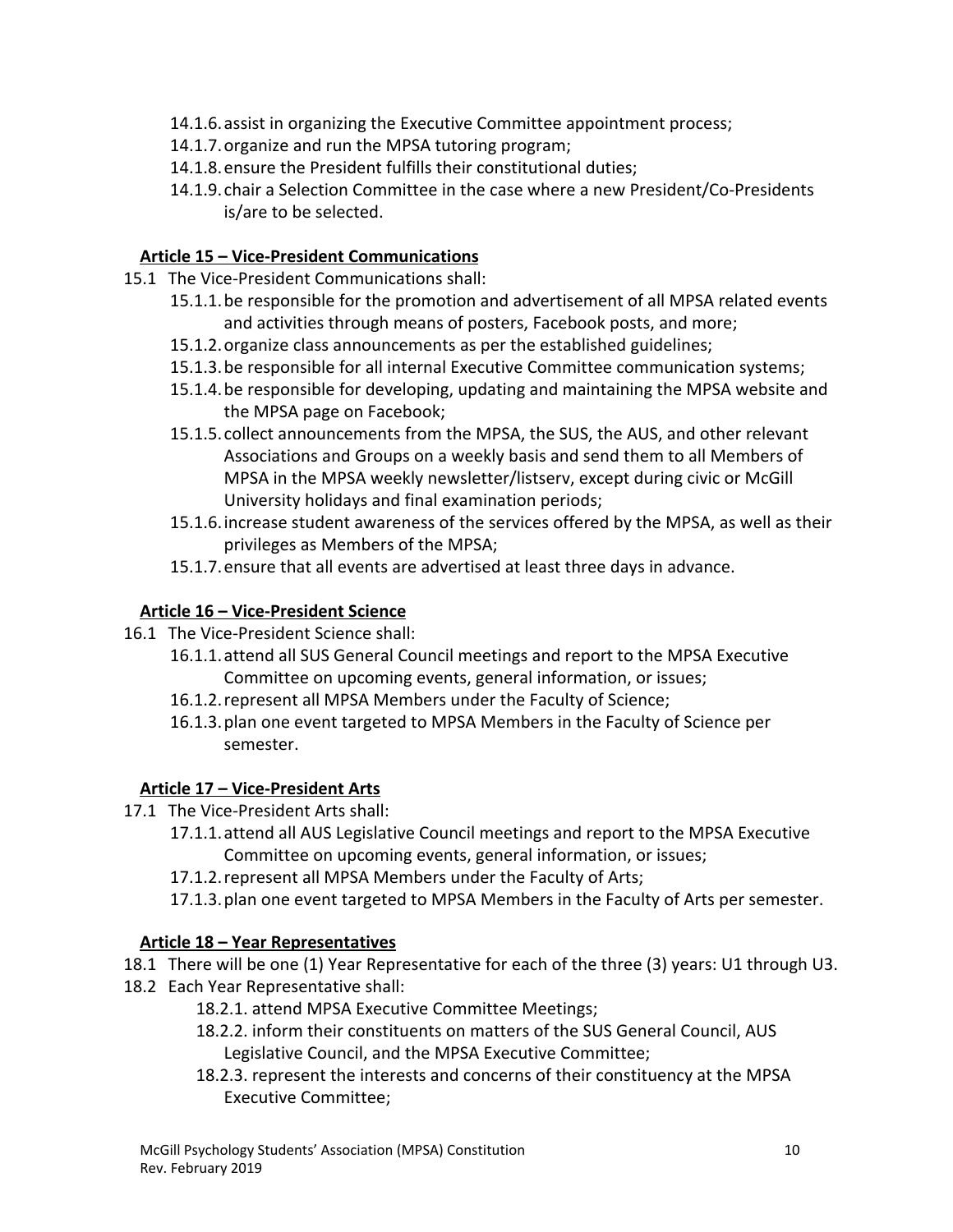- 18.2.4. prepare a report for their successor, which may include suggestions on how to improve communications with their constituency by May 1 of each year;
- 18.2.5. assist in the organization and execution of events organized by the MPSA. as required;
- 18.2.6. be responsible for organizing no less than one (1) event per semester for their representative years;
- 18.2.7. support the Vice-President Internal in event planning and execution of all MPSA activities.

#### <span id="page-10-0"></span>**Article 19 – NTC (Note-Taking Club) Coordinator(s)**

- 19.1 The NTC (Note-Taking Club) Coordinator(s) shall:
	- 19.1.1.select two or more NTC classes each semester, ensuring that class enrolment is 300 or more students large and demand is high as determined by the judgement of the NTC coordinator(s). Classes must fall under the Psychology Department;
	- 19.1.2.hire writers and editors for NTC classes;
	- 19.1.3.ensure lectures are being taped/recorded for all NTC classes, either by McGill's Lecture Recording System or by the NTC writers or editors;
	- 19.1.4.provide writers and editors with a contract stipulating job guidelines and regulations as approved by the Executive Committee;
	- 19.1.5.be responsible for organizing lecture recordings and Note Taking Club (NTC), if the MPSA chooses to provide this service;
	- 19.1.6.ensure NTCs are printed on at least a weekly basis;
	- 19.1.7.dend the Vice-President Finance monthly lists of the NTC writer payments;
	- 19.1.8.ensure that NTCs are of high quality (pages are in order, no spelling mistakes, diagrams in place, etc.).

# **Article 20 – Journal Coordinator**

- <span id="page-10-1"></span>20.1 The Journal Coordinator shall:
	- 20.1.1.hire a team of editors for each annual Journal, and ensure that they are maintaining a high standard of work;
	- 20.1.2.send out a call for submissions when appropriate;
	- 20.1.3.select papers that are diverse in topic and well-written;
	- 20.1.4.set standards for papers and train editors in these standards to maintain a consistent Journal quality;
	- 20.1.5.format the Journal;
	- 20.1.6.recruit a cover design artist for the Journal;
	- 20.1.7.liaise with various printers across the Montréal to ensure that a sustainable and economical relationship is established;
	- 20.1.8.plan a Journal launch event once the Journal is printed.

#### **Article 21 – Meetings of the General Assembly**

<span id="page-10-2"></span>21.1 The General Assembly may be called by a resolution of the Executive Committee, by a resolution of the SUS General Council, by a resolution of the AUS Legislative Council, or by a request signed by a quorum of the Members of the MPSA;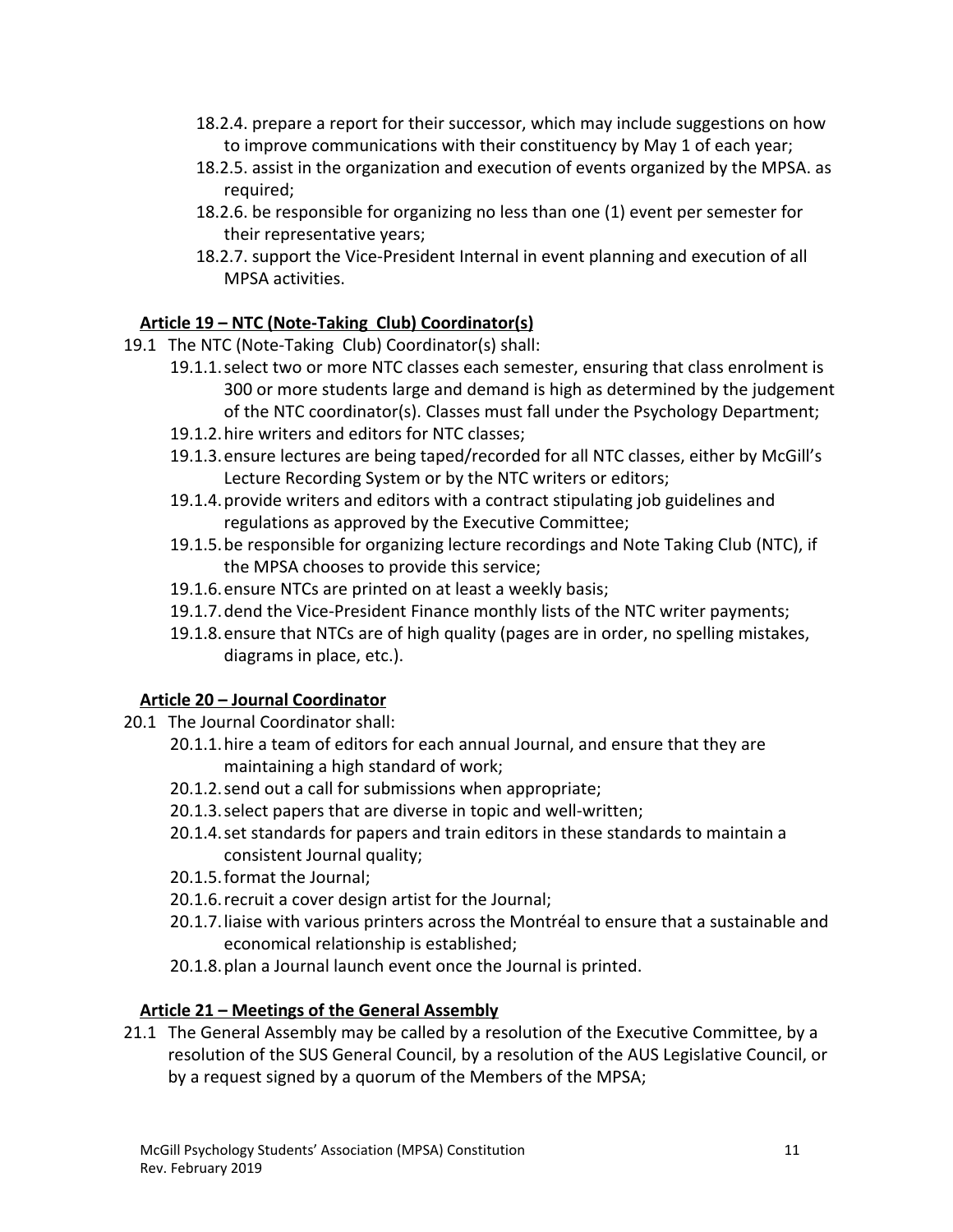- 21.2 A General Assembly may make any decision within the scope of the MPSA, including the ratification or rejection of any MPSA Executive Committee decision;
- 21.3 Motions to be presented at the General Assembly must be submitted to the President/Co-Presidents at least five (5) business days prior to the General Assembly;
- 21.4 Any person who is not a member of the MPSA may attend a General Assembly but will not hold a vote during the meeting;
- 21.5 The official Speaker of a General Assembly shall be chosen from amongst the Executive Committee by the Executive Committee who will then forfeit their right to vote;
- 21.6 Quorum for the General Assembly shall be ten percent (10%) of the Members of the MPSA.

# **Article 22 – Terms of Office**

- <span id="page-11-0"></span>22.1 The term of office of all members of the Executive Committee except the U1 Representative shall begin May 1 of the current academic year and end April 30 of the following same academic year.
- 22.2 The term of office of the U1 Representative shall begin once hired by the Selection Committee but no later than September 30 of the given academic year and end on April 30 of the same academic year;
- 22.3 Any member of the Executive Committee shall cease to remain in office upon the MPSA President's/Co-Presidents' acceptance of their letter of resignation or upon their impeachment;
- 22.4 In the case of the resignation of the President/Co-Presidents, the letter of resignation shall be forwarded to the remaining Co-President or the Vice-President External if no President remains;
- 22.5 All members of the Executive Committee are required to complete a full term as defined in Article 22.

# **Article 23 – Vacancies**

- <span id="page-11-1"></span>23.1 Vacancies shall be filled as they occur during the year through a by-election as set out in Title VI, with the exception of the U1 Representative, the Vice-President Finance, the Note-Taking Club Coordinator(s), and the Journal Coordinator;
- 23.2 In instances where no candidates are nominated for a by-election, a replacement may be appointed by a Selection Committee as set out in 23.3 of this Article;
- 23.3 A Selection Committee, when required, shall be composed of the MPSA President, SUS Equity Commissioner, and the MPSA Vice-President Internal.
	- 23.3.1. Additional seats shall be allowed at the discretion of the MPSA Executive Committee as required.

# **Article 24 – MPSA Executive Committee Impeachment**

- <span id="page-11-2"></span>24.1 Any member of the MPSA Executive Committee may be removed from office for impropriety, violation of the provisions of the MPSA Constitution, or delinquency of duties;
- 24.2 A Motion to Impeach an MPSA Executive Committee member may be presented to the MPSA Executive Committee or a General Assembly in the following manner: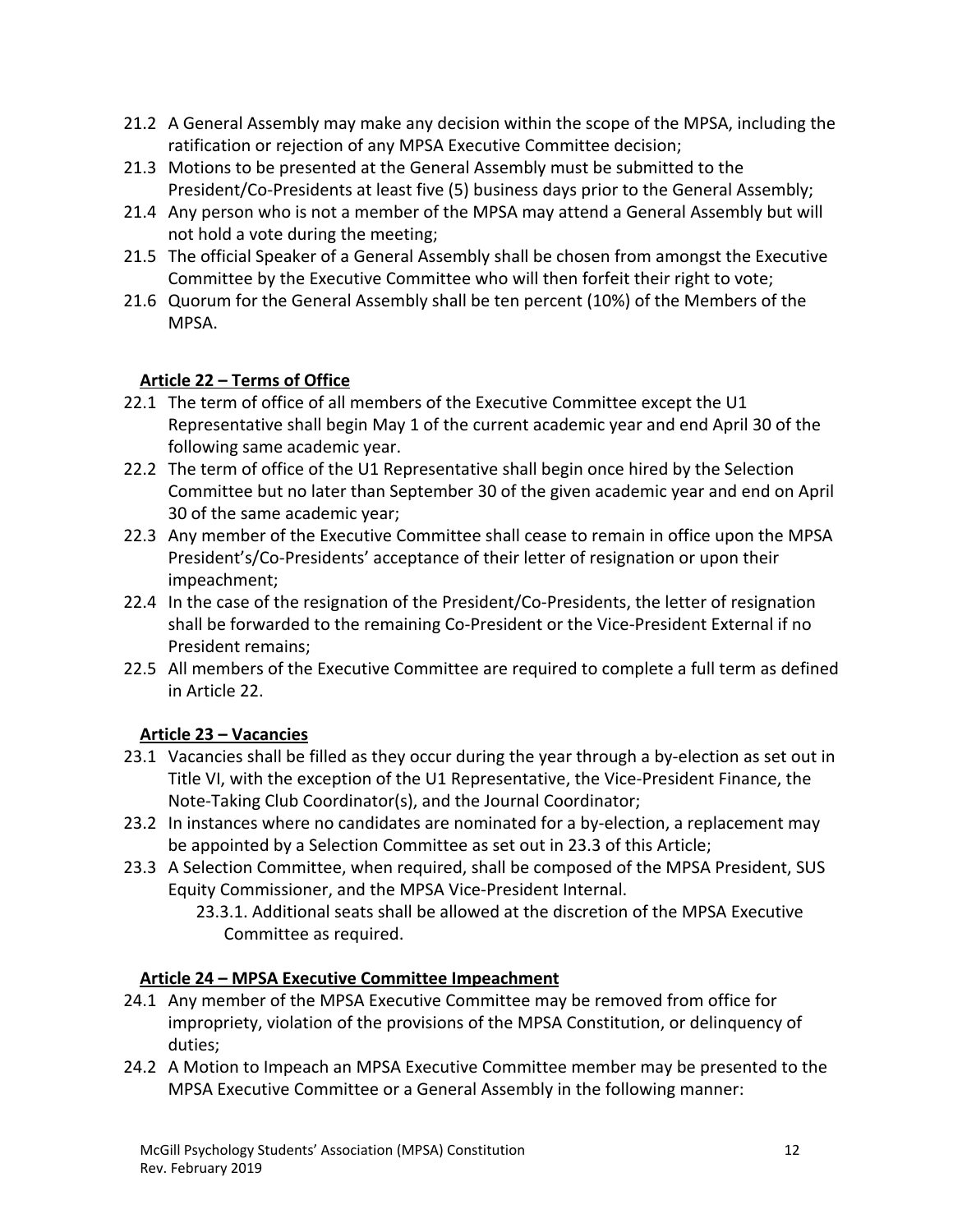- 24.2.1. a Motion to Impeach an MPSA Executive Committee member must be signed by at least one-third (1/3) of the members of the MPSA Executive Committee, or by at least seventy-five (75) or ten percent (10%) of the Members of MPSA, whichever is lesser;
- 24.2.2. a Motion to Impeach must be presented in writing at a Regular Meeting of the MPSA Executive Committee or Regular Meeting of the General Assembly. The Motion shall be inscribed on the agenda of the next meeting;
- 24.2.3. quorum of two-thirds (2/3) of the members of the MPSA Executive Committee shall be required to consider a Motion to Impeach a member of the MPSA Executive Committee or 100 Members if at a General Assembly.
- 24.3 A two-thirds (2/3) majority of members present shall be required to carry a Motion to Impeach a member of the MPSA Executive Committee.

# <span id="page-12-0"></span>**TITLE III: LANGUAGE RIGHTS AND FREEDOM OF INFORMATION Article 25 – Languages of the Society**

- <span id="page-12-1"></span>25.1 English and French shall be the official languages of the MPSA;
- 25.2 By default, all MPSA meetings shall be conducted in English but Members may use either official language as they prefer;
- 25.3 This present Constitution of the MPSA has been drawn up in English and shall be authoritative;
- 25.4 Members may request copies of MPSA documents in the alternate language of the MPSA;
	- 25.4.1. The Executive Committee shall endeavour to provide the documents within a reasonable timeframe.

# <span id="page-12-2"></span>**Article 26 – Minutes and Documents of the MPSA**

- 26.1 All minutes and documents attached to the MPSA Executive Committee shall be made public by default and posted to the MPSA website;
- 26.2 The President/Co-Presidents of the MPSA Executive Committee shall not be obliged to release information or minutes concerning ideas, actions, or motions that were not acted upon.

# <span id="page-12-3"></span>**TITLE IV: ELECTIONS AND REFERENDA**

# <span id="page-12-4"></span>**Article 27 – Eligible Voters and Candidates**

- 27.1 All members of the MPSA Executive Committee as defined in Article 7 shall be elected by the Members of the MPSA, except the U1 Representative, the Vice-President Finance, the Note-Taking Club Coordinator(s), and the Journal Coordinator;
- 27.2 All candidates for election to the Executive Committee must be in satisfactory academic standing, except for those admitted to McGill University without prior academic standing;

# **Article 28 – Election Procedures**

<span id="page-12-5"></span>28.1 Elections shall be held for all positions on the MPSA Executive Committee as set out in Article 7, except those positions which shall be appointed pursuant to Article 27, in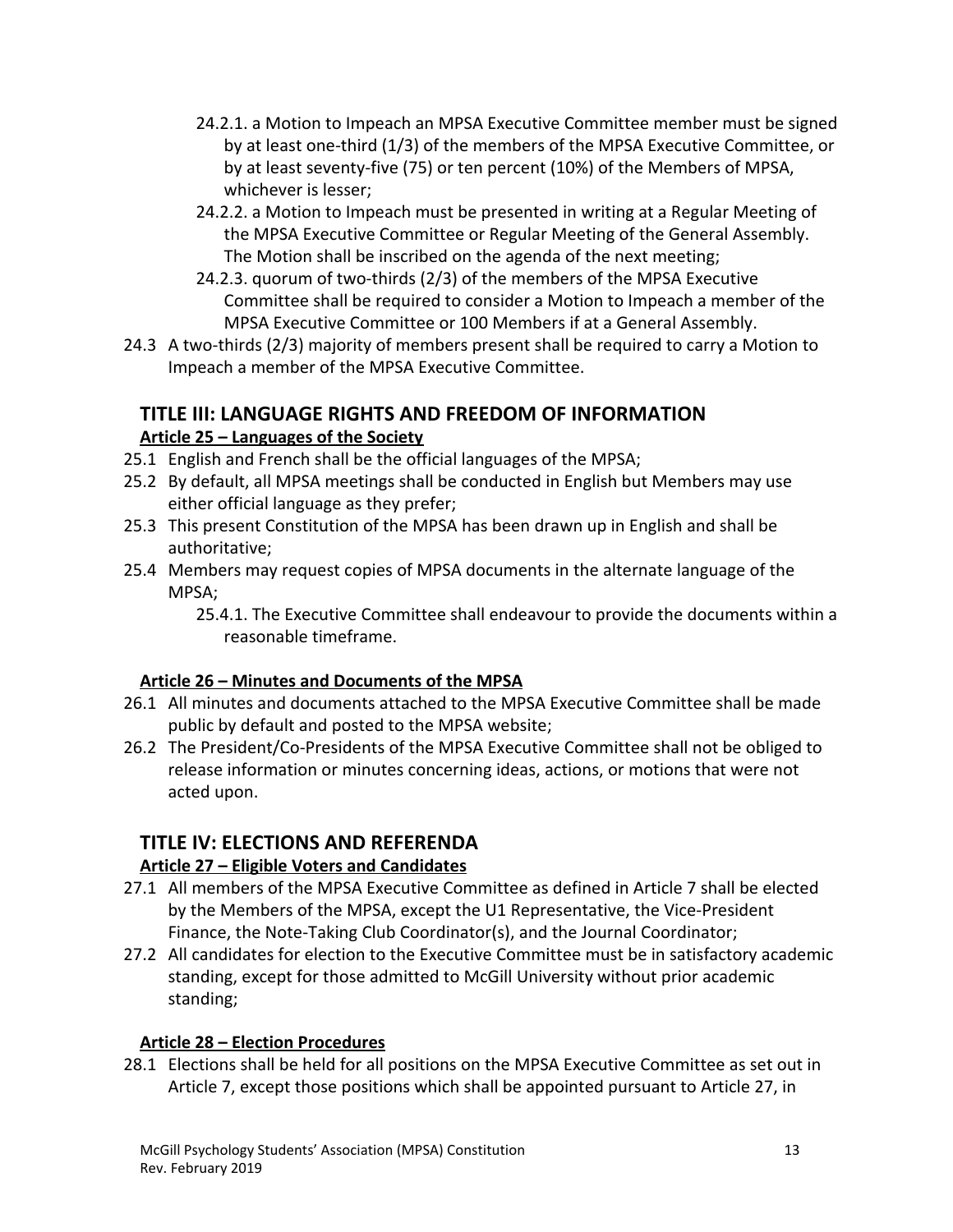accordance with the elections timeline stipulated by Elections AUS each year, but no campaigning or polling shall occur during the McGill University final examination period;

- 28.2 MPSA Executive Committee Elections shall comply with the AUS Departmental Electoral Bylaws;
- 28.3 Voting shall be conducted by secret electronic ballot of Members of the MPSA using the Elections AUS Online Voting Platform with each Member being entitled to one (1) non-transferable vote;
- 28.4 Nominations for the position of President/Co-President must be signed by at least fifty (50) Members of the MPSA and by the nominee;
	- 28.3.1. The election of two Co-Presidents is preferable unless only one candidate is nominated for the position;
	- 28.3.2. Nominees for the position of President/Co-President must have been on the MPSA Executive Committee in the preceding two (2) years;
- 28.5 Nominations for all other positions on the Executive Committee must be signed by at least twenty-five (25) Members of the MPSA and by the nominee;
- 28.6 The nomination kits shall be submitted to and signed by any current member of the MPSA Executive Committee by 5:00 PM on the final day of the nomination period as defined by Elections AUS each year;
- 28.7 Should only one or fewer candidates be nominated for an office at the date set for the closing of nominations, the date of closing of nominations for that office will be extended by two (2) business days, and general notice will be given thereof to the MPSA Members;
- 28.8 A candidate shall require a plurality of votes to be elected in the case of contested elections (i.e., one with two or more candidates) but an uncontested election (i.e., with only one candidate) shall require a majority of "yes" votes, abstentions excluded;
- 28.9 In instances of an equally tied result, the procedures set out by Elections AUS shall be adhered to;
- 28.10 Counting of ballots shall be performed electronically by the Elections AUS Online Voting Platform as overseen by the AUS Chief Returning Officer, the results of which shall be reported to the MPSA Executive Committee to be shared with the Members.

# **Article 29 – Initiation of a Referendum**

- <span id="page-13-0"></span>29.1 A referendum may be initiated by:
	- 29.1.1. a resolution of the MPSA Executive Committee;
	- 29.1.2. a petition signed by at least seventy-five (75) or ten percent (10%) of the Members of MPSA, whichever is lesser.
- 29.2 In the case of a referendum initiated by a resolution of the MPSA Executive Committee, the motion calling for a referendum, along with the proposed referendum question, must be presented in writing at a meeting of the MPSA Executive Committee. The motion and question shall be inscribed on the agenda of the next regular meeting of the MPSA Executive Committee and, if passed, the referendum question shall be put to the Members of the MPSA.

#### **Article 30 – Referendum Procedures**

<span id="page-13-1"></span>30.1 Only Members of the MPSA shall be allowed to vote in a referendum of the MPSA;